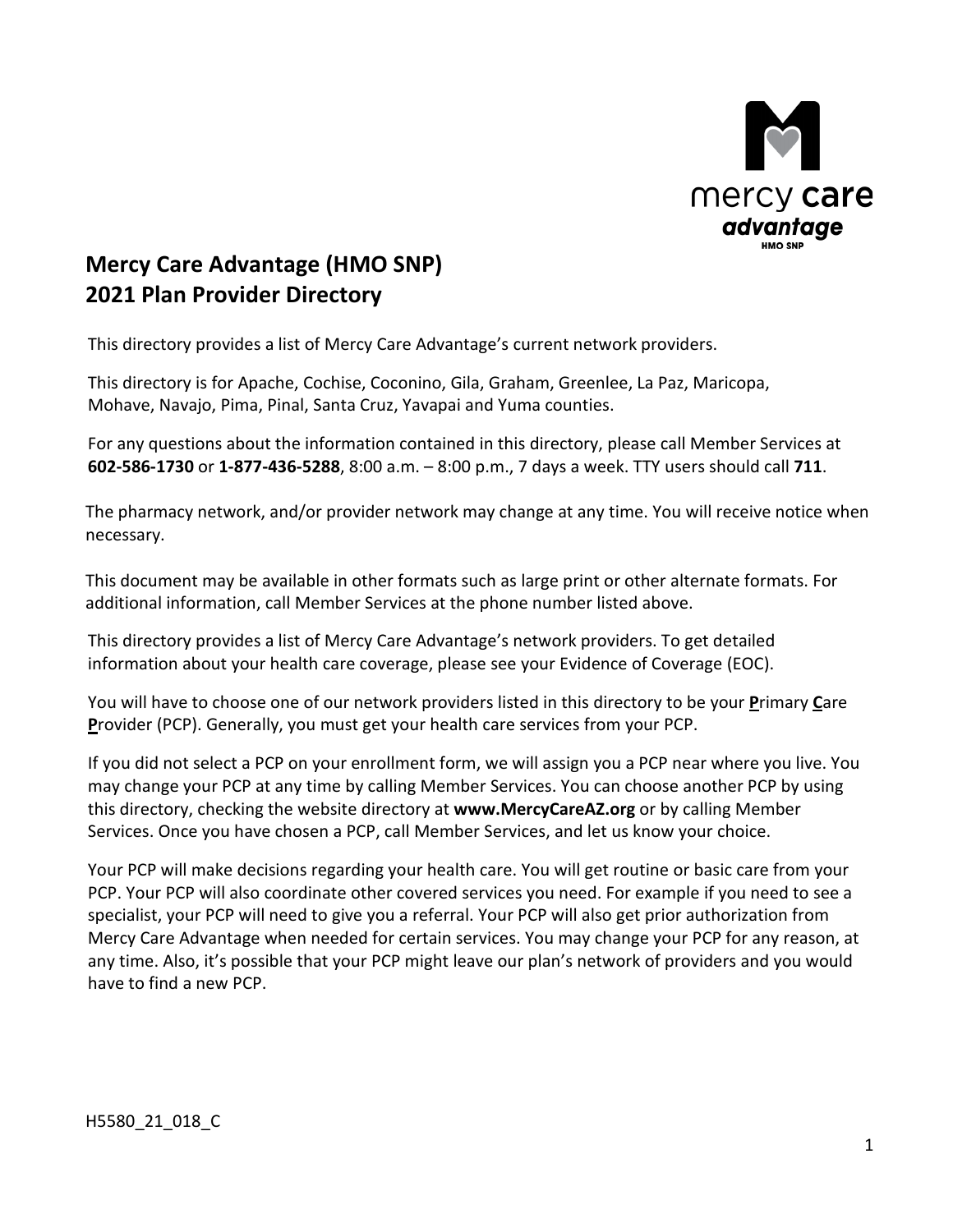The network providers listed in this directory have agreed to provide you with your health care/vision/dental services. You may go to any of our network providers listed in this directory however, some services may require a referral.

You must use network providers except in emergency or urgent care situations or for out-of-area renal dialysis or other services. If you obtain routine care from out-of-network providers, neither Medicare nor Mercy Care Advantage will be responsible for the costs.

#### **Getting Specialty Care**

 (approval in advance) to see a network specialist. A specialist is a doctor who provides health care When your PCP thinks that you need specialized treatment, he or she will give you a "referral" services for a specific disease or part of the body. Some examples of specialists are: oncologists, who treat cancer; cardiologists, who treat heart conditions; and orthopedists, who treat certain bone, joint, or muscle conditions.

 It is very important to get a referral from your PCP before you see a specialist. If you don't have a referral before you get services from a specialist, you may have to pay for these services yourself. If a specialist needs to see you for more than one visit, check with your PCP to find out if these visits are included under your original referral. A new referral may be needed for the extra visits. If there are specific hospitals you like, ask your PCP if they use these hospitals. Certain health care services, such as hospitalization or outpatient surgery, require prior authorization with Mercy Care approval. When you need services that require prior authorization, our network providers are Advantage. This means the service must be approved by Mercy Care Advantage before it will be covered. Check your Evidence of Coverage for a complete list of services that require this type of responsible to get the prior authorization before you receive the service.

#### **What services can you get on your own, without getting a referral (approval in advance) from your (PCP)?**

 have to pay your share of the cost, as appropriate, for these services. You may get the following services on your own, without a referral (approval in advance) from your PCP. You must get these services from providers in the Mercy Care Advantage network. You still

 • Routine woman's health care, which includes breast exams, mammograms (x-rays of the breast), Pap tests, and pelvic exams (some tests may require an order from your PCP.)

 • Flu shots, Hepatitis B vaccinations, and pneumonia vaccinations as long as you get them from a network provider or pharmacy.

 temporarily outside the plan's service area. (If possible, please call Member Services before you • Kidney dialysis services that you get at a Medicare-certified dialysis facility when you are leave the service area so we can help arrange for you to have maintenance dialysis while you are away.)

• Mercy Care Advantage members may self-refer for evaluation for behavioral health services (both inpatient and outpatient) to providers in the Mercy Care Advantage behavioral health network.

 • Mercy Care Advantage members do not need a referral or prior authorization to receive covered supplemental benefits from network providers of dental, hearing, or vision services.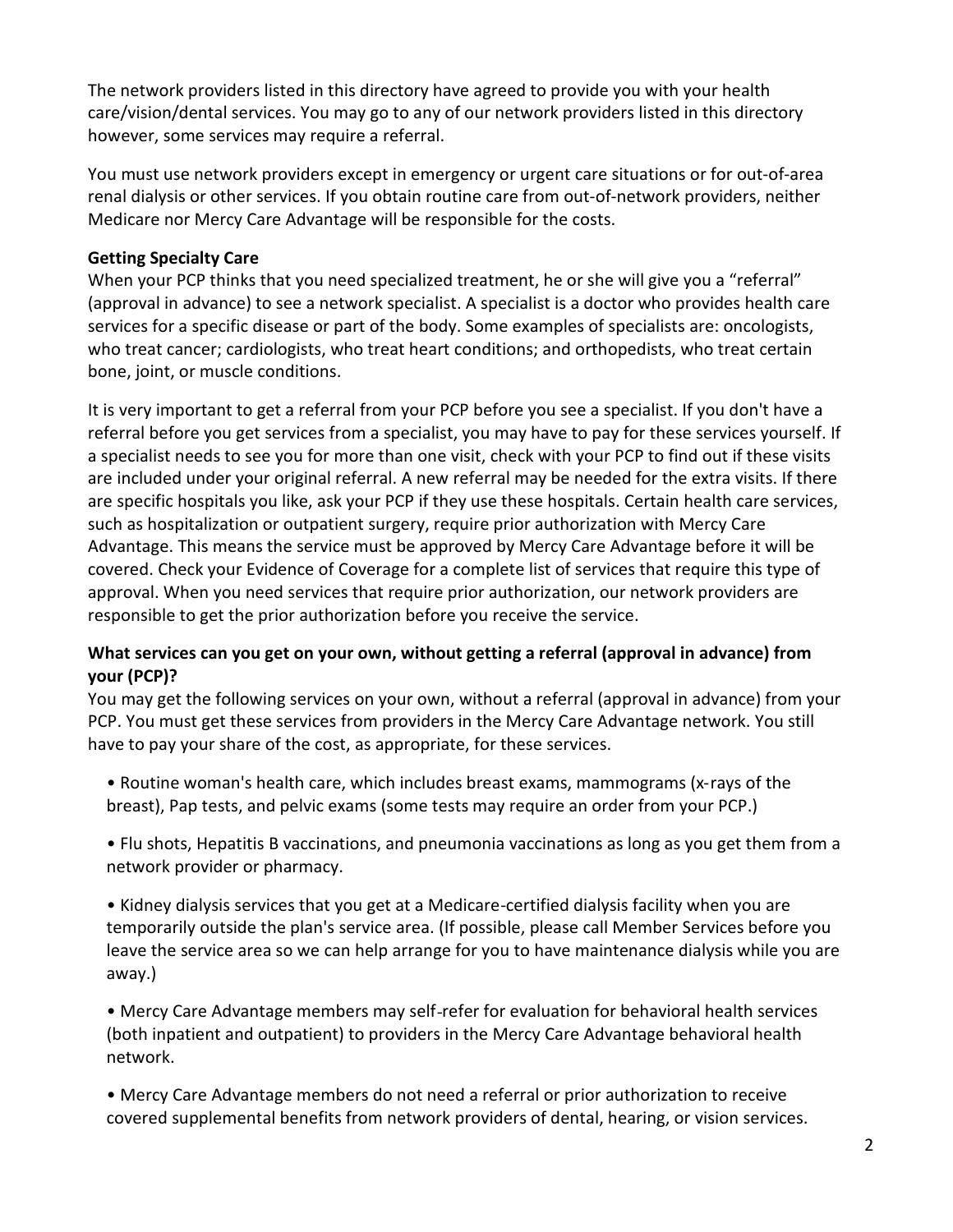#### **What if you have a medical emergency?**

 Get medical help as quickly as possible. Call 911 for help or go to the nearest emergency room, hospital, or urgent care center. You don't need to get prior approval or a referral first from your PCP anywhere in the United States. Ambulance services are covered in situations where other types of transportation would endanger your health. or other network provider. You may get covered emergency medical care whenever you need it,

#### **Getting care when traveling outside of the Mercy Care Advantage service area**

 coverage is limited. The only services we cover when you are outside the service area are care for a and care that Mercy Care Advantage or a plan provider has approved in advance. If you have If you need care when you are outside the Mercy Care Advantage service area, your health care medical emergency, including post-stabilization care, urgently needed care, renal dialysis (kidney), questions about services covered when you travel, please call Member Services at **602-586-1730** or **1-877-436-5288**, 8:00 a.m. - 8:00 p.m., 7 days a week. TTY users should call **711**.

#### **What if you use out-of-network providers to get covered services?**

"Out-of-network providers" are not part of the Mercy Care Advantage provider network. If you use out-of-network providers without getting prior approval from your PCP or Mercy Care Advantage, you could be responsible for the full cost of the services. You must use network providers except in emergency or urgent care situations or for out-of-area renal dialysis or other services. If you obtain routine care from out-of-network providers, neither Medicare nor Mercy Care Advantage will be responsible for the costs.

#### **What should you do if you received a bill from an out-of-network provider that you think should be paid by Mercy Care Advantage?**

If you had to get services from an out-of-network provider and you get a bill for the services, do not pay it. Send the bill to the address listed below for processing and include a statement explaining why you had to get services from an out-of-network provider.

Mercy Care Advantage 4755 S. 44th Place Phoenix, AZ 85040

 If the claim is payable, we will pay the provider and you will be notified of any cost sharing payment to us for processing. If the claim is payable, you will be reimbursed for our share of the responsibility. If you have already paid for the services, submit a copy of the bill and proof of cost. If we deny the claim, you will be notified in writing and provided with your appeal rights. If you have questions about a bill you received, please call Member Services for assistance.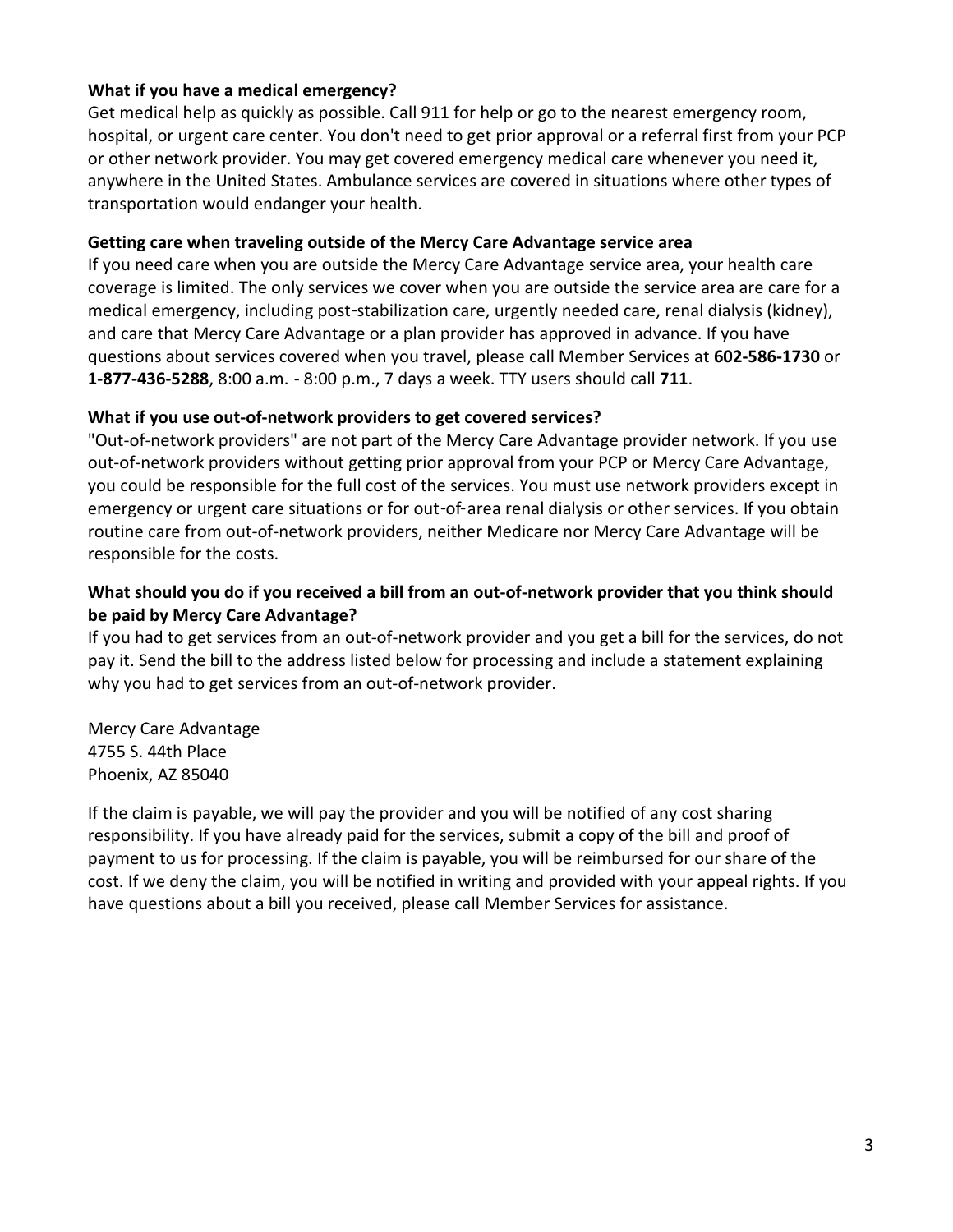### **What is the service area for Mercy Care Advantage?**

The counties in our service area are listed below.

| <b>AHCCCS Complete Care (ACC)</b><br><b>Enrollees</b>                                        | <b>Arizona Long Term Care</b><br><b>System (ALTCS)</b><br><b>Enrollees</b> | <b>Arizona Department of</b><br><b>Economic Security,</b><br><b>Division of</b><br>Developmental<br><b>Disabilities (DDD)</b><br><b>Enrollees</b>                                                                                                                                                                                                                                              |
|----------------------------------------------------------------------------------------------|----------------------------------------------------------------------------|------------------------------------------------------------------------------------------------------------------------------------------------------------------------------------------------------------------------------------------------------------------------------------------------------------------------------------------------------------------------------------------------|
| Gila County<br>$\bullet$<br>Maricopa County<br>$\bullet$<br><b>Pinal County</b><br>$\bullet$ | Gila County<br>Maricopa County<br>Pima County<br><b>Pinal County</b>       | Apache County<br>$\bullet$<br><b>Cochise County</b><br>Coconino County<br>Gila County<br>$\bullet$<br><b>Graham County</b><br><b>Greenlee County</b><br>$\bullet$<br>La Paz County<br>$\bullet$<br>Maricopa County<br>$\bullet$<br>Mohave County<br>$\bullet$<br>Navajo County<br>$\bullet$<br>Pima County<br><b>Pinal County</b><br>Santa Cruz County<br>Yavapai County<br><b>Yuma County</b> |

#### **Arizona Health Care Cost Containment System (AHCCCS) - Medicaid Program**

### **How do you find Mercy Care Advantage providers that serve your area?**

Look for the county and city you live in (or one near you) and find a provider close to where you live. Mercy Care Advantage may add or remove plan providers from our provider/pharmacy directory during the benefit year. You can also get current information about Mercy Care Advantage plan providers in your area at **www.MercyCareAZ.org** or call Member Services at the phone numbers below.

If you have questions about Mercy Care Advantage or require assistance in selecting a PCP, please call Member Services at **602-586-1730** or **1-877-436-5288**, 8:00 a.m. – 8:00 p.m., 7 days a week. TTY users should call **711**. You can also visit **www.MercyCareAZ.org**.

 **All providers in this provider directory accept both Medicare and Medicaid.**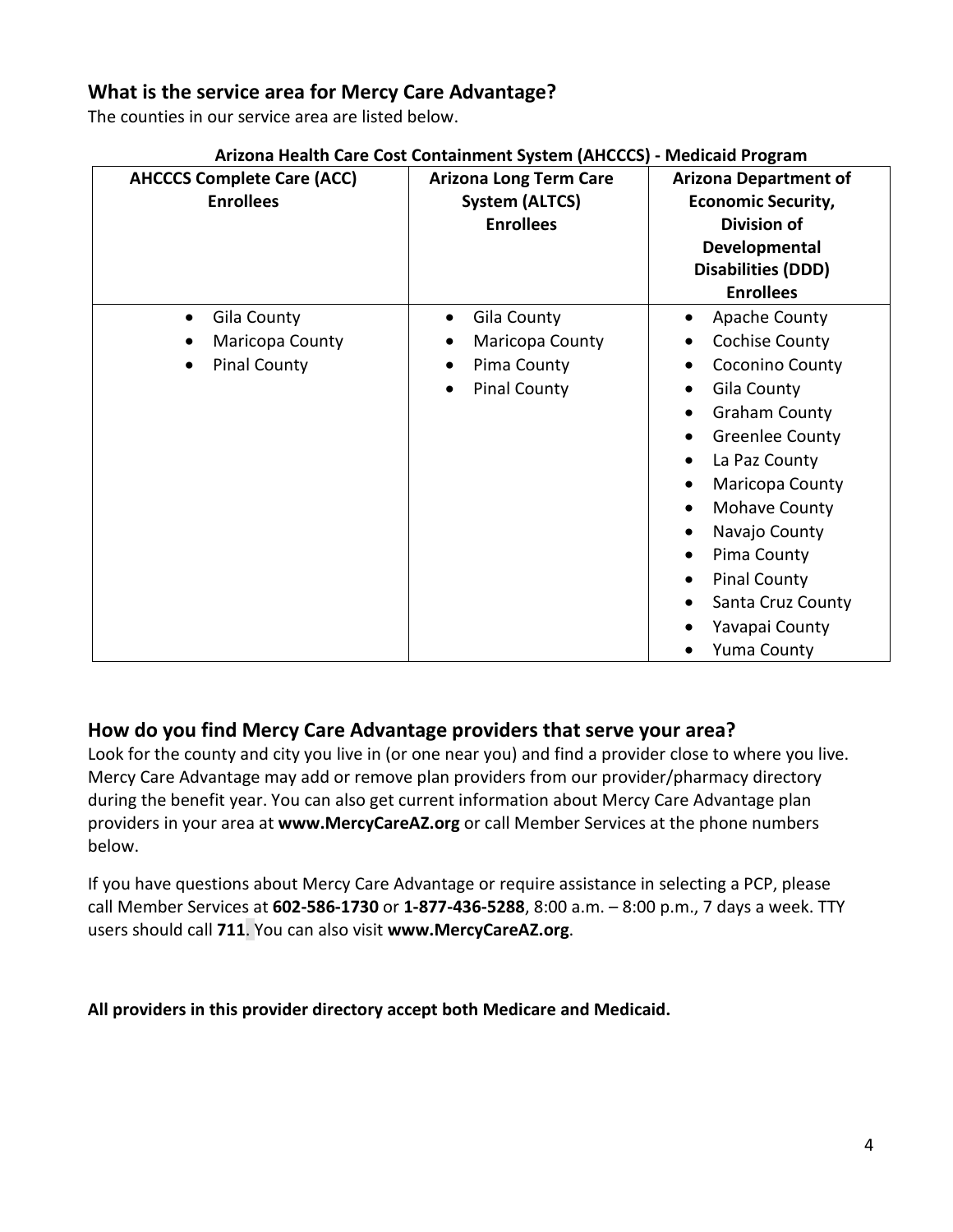# **Mercy Care Advantage (HMO SNP) 2021 Pharmacy Directory**

For more recent information or other questions, please contact Mercy Care Advantage (HMO SNP) Member Services, at **602-586-1730** or **1-877-436-5288** or, for TTY users, **711**, 8:00 a.m. – 8:00 p.m., 7 days a week, or visit **www.MercyCareAZ.org**.

Our pharmacy network has changed more than usual for 2021. An updated pharmacy directory is located on our website at **www.MercyCareAZ.org**. You may also call Member Services for updated provider information. **We strongly suggest that you review our current Pharmacy Directory to see if your pharmacy is still in our network.** 

#### **Introduction**

To get a complete description of your prescription coverage, including how to fill your prescriptions, please review the Evidence of Coverage and Mercy Care Advantage (HMO SNP)'s formulary.

 We call the pharmacies on this list our "network pharmacies" because we have made arrangements with pharmacy service. Once you go to one pharmacy, you are not required to continue going to the same pharmacy to fill your prescription but can switch to any other of our network pharmacies. We will fill prescriptions at non-network pharmacies under certain circumstances as described in your Evidence of them to provide prescription drugs to Plan members. In most cases, your prescriptions are covered under Mercy Care Advantage only if they are filled at a network pharmacy or through our mail order Coverage.

 For more information, please contact us or see the mail order section of this document. You can get prescription drugs shipped to your home through our network mail order delivery program.

 The pharmacy network, and/or provider network may change at any time. You will receive notice when necessary.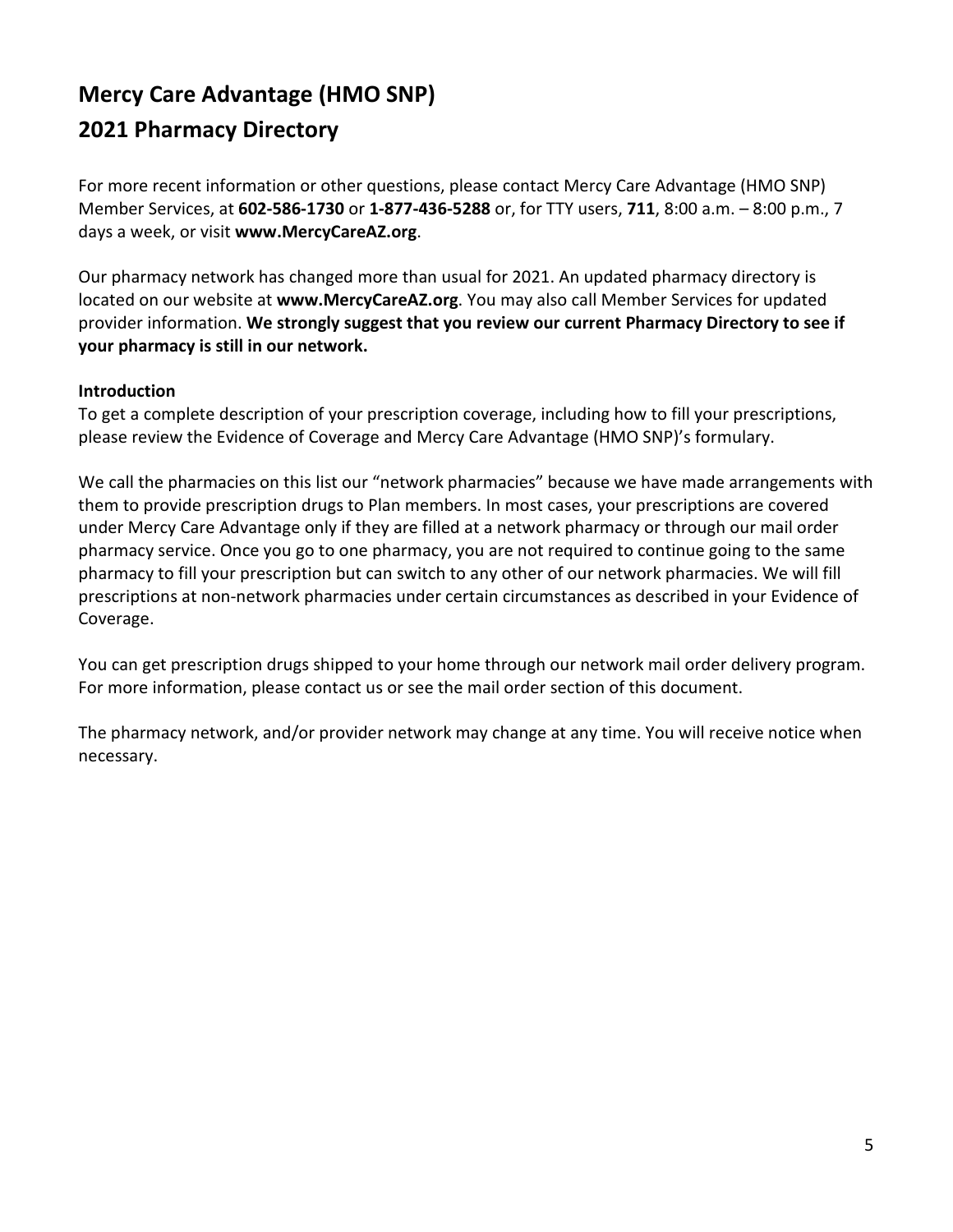# **Mail Order Program**

#### **Prescription Drug Mail Order Program**

 For certain kinds of prescription drugs, you can use the plan's network mail-order services sponsored by CVS Caremark to get prescription drugs shipped to your home. Generally, the drugs available through mail-order are drugs that you take on a regular basis, for a chronic or long-term medical condition.

 When you order prescription drugs through the network mail-order pharmacy service, you must order at least a 75-day supply, and no more than a 90-day supply of the drug. For refills of your mail-order prescriptions, please contact us 15 days before you think the drugs you have on hand will run out to make sure your next order is shipped to you in time. Typically, you should expect to receive your prescription drugs from 10 to 14 days from the time that the mail-order pharmacy receives the order.

 If you would like to use this service, please contact Mercy Care Advantage Member Services at **602-586 1730** or **1-877-436-5288** (TTY **711**) for a copy of the Prescription Drug Mail Order Form.

If you experience any problems using this service, please contact us at **602-586-1730** or **1-877-436-5288**  (TTY **711**). You may also contact CVS Caremark Customer Care at **1-800-552-8159**, or for TTY users **711**.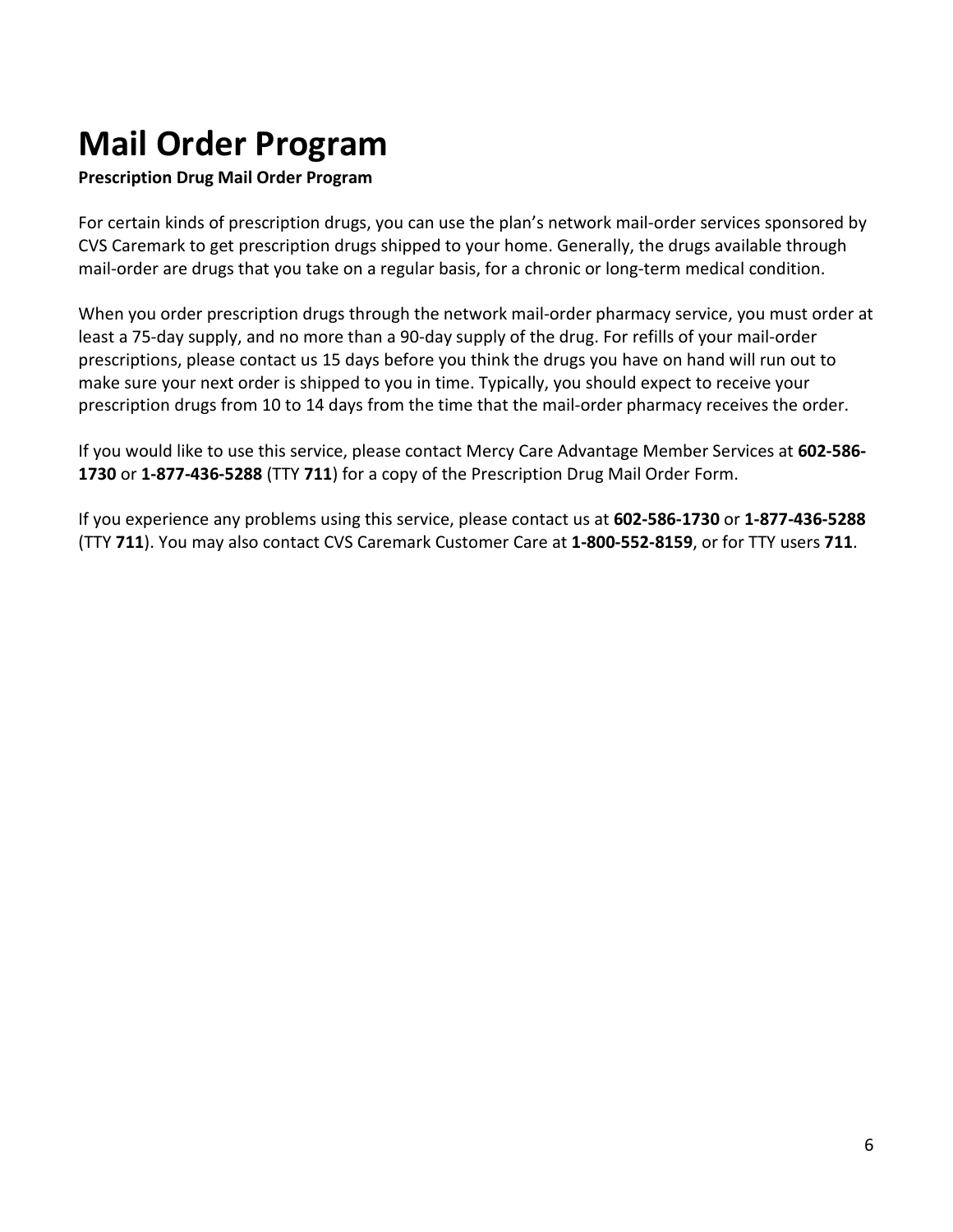#### **Home Infusion Pharmacies**

Home Infusion is receiving individualized, necessary treatment, and intravenous medications in the comfort of your home. If you would like more information on Home Infusion or Home Infusion Pharmacies, please contact Mercy Care Advantage.

### **Long-Term Care Pharmacies**

 Advantage through the facility's long-term care pharmacy or another network long-term care pharmacy. Residents of a long-term care facility may access their prescription drugs covered under Mercy Care

For more information on Long-Term Care Pharmacies, please contact Mercy Care Advantage.

# **Indian Health Service / Tribal / Urban Indian Health Program (I/T/U) Pharmacies**

 Health Program (I/T/U) Pharmacies through Mercy Care Advantage's pharmacy network. Those other than Native Americans and Alaskan Natives may be able to access these pharmacies under limited Only Native Americans and Alaska Natives have access to Indian Health Service / Tribal / Urban Indian circumstances (e.g., emergencies).

For more information on I/T/U pharmacy services, please contact Mercy Care Advantage.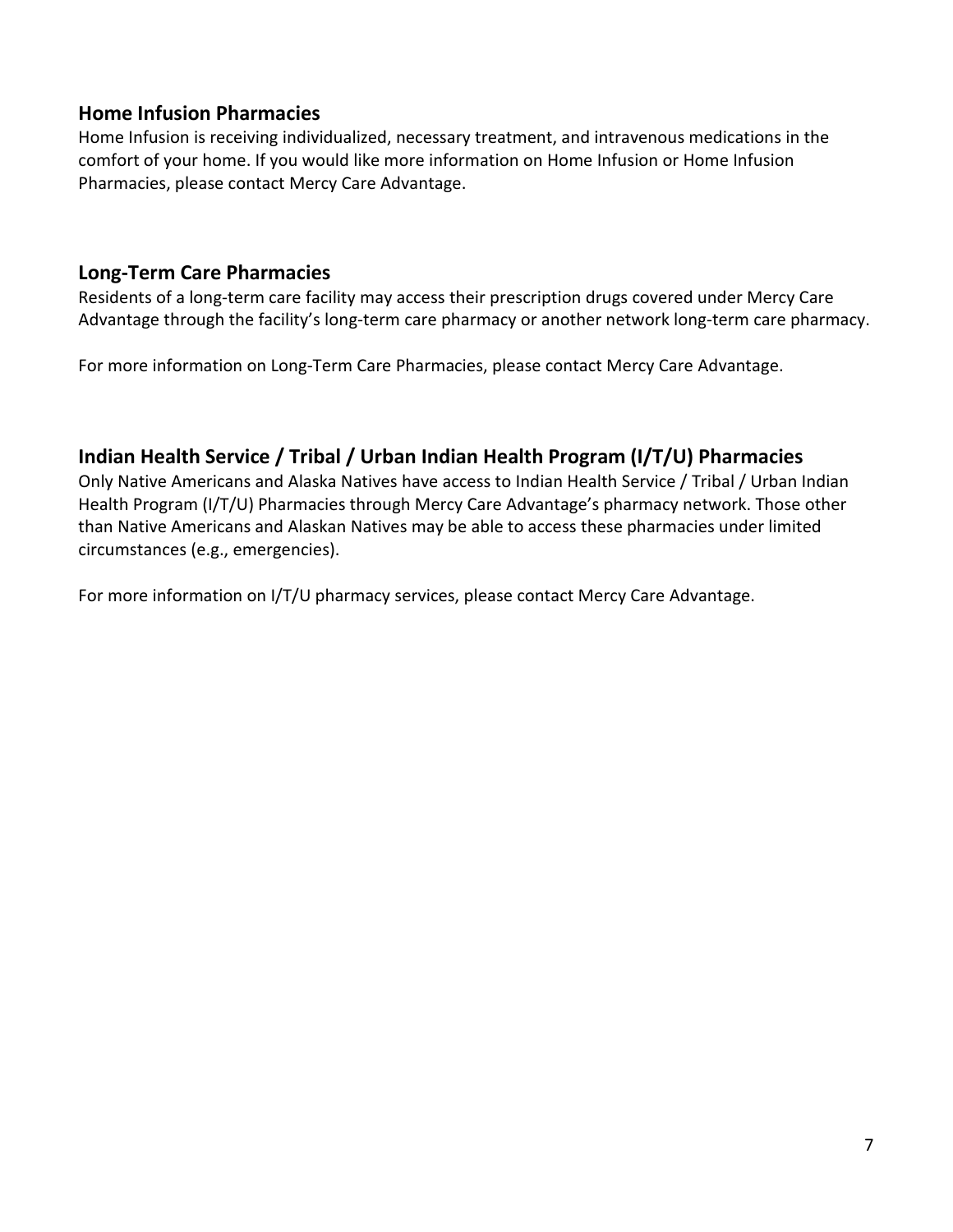

# **Mercy Care Advantage (HMO SNP) Directorio de Proveedores del Plan para 2021**

Este directorio provee una lista de los proveedores actuales de la red de Mercy Care Advantage.

 Este directorio es para los condados Apache, Cochise, Coconino, Gila, Graham, Greenlee, La Paz, Maricopa, Mohave, Navajo, Pima, Pinal, Santa Cruz, Yavapai y Yuma.

 Miembro al **602-586-1730** ó al **1-877-436-5288**, de 8:00 a.m. a 8:00 p.m., 7 días de la semana. Los Para cualquier pregunta sobre la información contenida en este directorio, por favor llame a Servicios al usuarios de TTY deberían llamar al **711**.

La red de farmacias, y/o la red de proveedores pueden cambiar en cualquier momento. Usted recibirá un aviso cuando sea necesario.

 Este documento puede estar disponible en otros formatos tales como letra grande u otros formatos alternos. Para información adicional, llame a Servicios al Miembro al número de teléfono listado arriba.

 Este directorio provee una lista de los proveedores actuales de la red de Mercy Care Advantage. Para obtener información detallada sobre su cobertura para el cuidado de la salud, por favor lea su Evidencia de Cobertura (EOC por sus siglas en inglés).

Usted tendrá que elegir a uno de nuestros proveedores de la red listados en este directorio para que sea su **P**roveedor de **C**uidado **P**rimario (PCP). Generalmente, usted debe obtener sus servicios para el cuidado de la salud de su PCP.

Si usted no selecciona a un PCP en su forma de inscripciones, nosotros le asignaremos a un PCP cerca de donde usted viva. Usted puede cambiar a su PCP en cualquier momento llamando a Servicios al Miembro. Usted puede elegir a otro PCP usando este directorio, revisando el directorio en el sitio web **www.MercyCareAZ.org** o llamando a Servicios al Miembro. Una vez que usted haya seleccionado a un PCP, llame a Servicios al Miembro, y déjenos saber cuál ha sido su elección.

 Su PCP tomará decisiones sobre el cuidado de su salud. Usted recibirá atención básica o de rutina de su PCP. Su PCP también coordinará el resto de los servicios cubiertos que usted necesite. Por ejemplo, obtendrá la autorización previa de Mercy Care Advantage cuando sea necesaria para ciertos servicios. Usted puede cambiar a su PCP por cualquier motivo, en cualquier momento. Además, es posible que su PCP deje la red de proveedores de nuestro plan y usted tendría qué encontrar a un PCP nuevo. si usted necesita ver a un especialista, su PCP necesitará darle a usted una referencia. Su PCP también

H5580\_21\_018\_C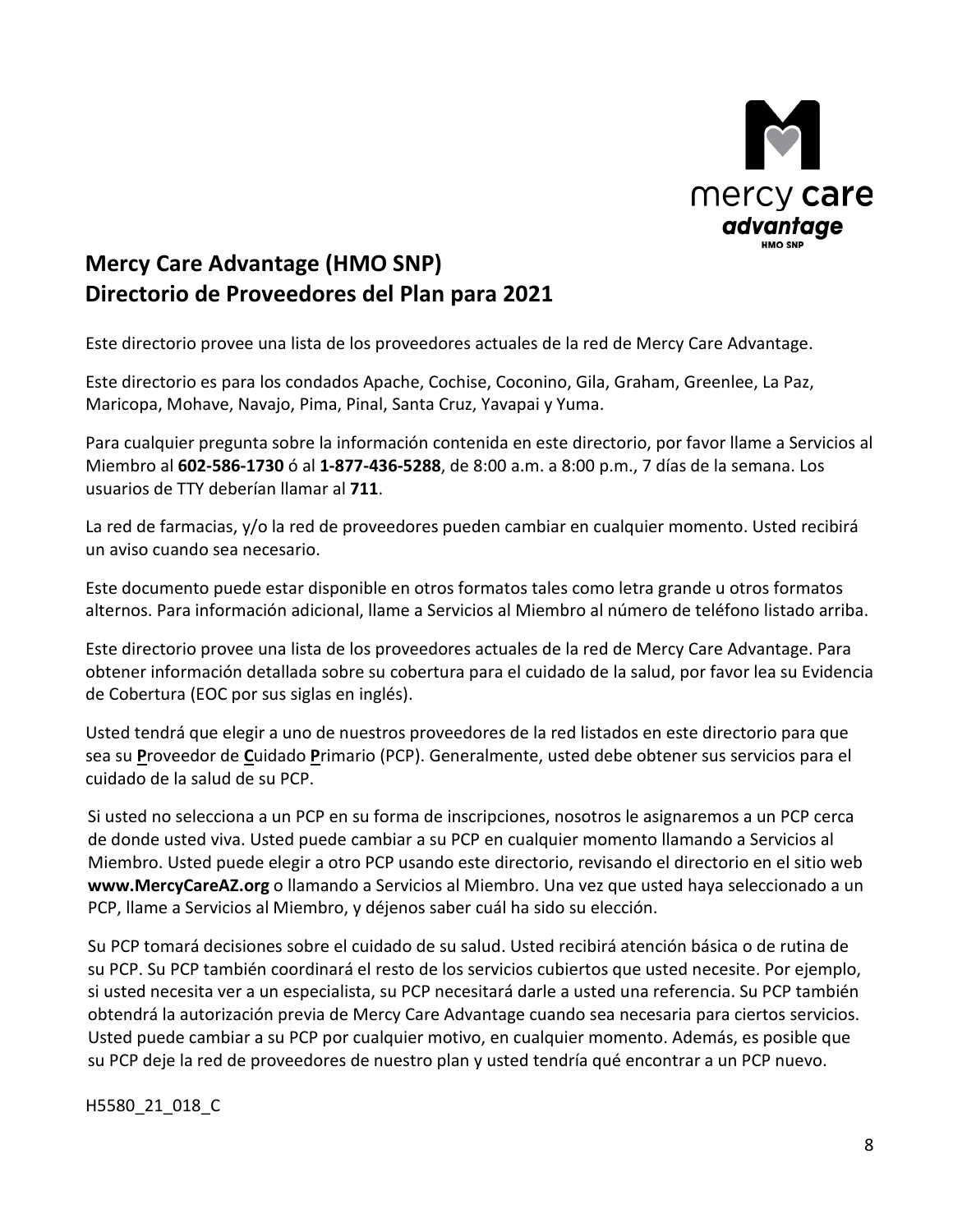Los proveedores de la red listados en este directorio han acordado proveerle a usted servicios para el cuidado para la salud/dental/de la vista. Usted puede acudir a cualquiera de nuestros proveedores de la red listados en este directorio; sin embargo, algunos servicios pueden requerir una referencia.

 Usted debe usar a los proveedores de la red, excepto en situaciones de emergencia o para atención urgente, o para diálisis renal u otros servicios fuera del área. Si usted obtiene atención de rutina de proveedores fuera de la red, ni Medicare ni Mercy Care Advantage serán responsables por los costos.

#### **Obteniendo Atención de Especialidad**

 Cuando su PCP considere que usted necesita tratamiento especializado, él o ella le darán una es un doctor que provee servicios para el cuidado de la salud para una enfermedad específica o una cardiólogos, que tratan condiciones del corazón; y ortopedistas, que tratan ciertas condiciones de "referencia" (aprobación por adelantado) para que vea a un especialista de la red. Un especialista parte del cuerpo. Algunos ejemplos de especialistas son: oncólogos, que tratan el cáncer; los huesos, de las articulaciones o de los músculos.

 Es muy importante obtener una referencia de su PCP antes de que usted vea a un especialista. Si usted no tiene una referencia antes de recibir servicios de un especialista, es posible que usted tenga que pagar por esos servicios por sí mismo/a. Si un especialista necesita verle más de una vez, específicos que usted prefiere, pregúntele a su PCP si ellos usan a dichos hospitales. Ciertos aprobado por Mercy Care Advantage antes de que sea cubierto. Revise su Evidencia de Cobertura servicios que requieran autorización previa, los proveedores de nuestra red son responsables por obtener la autorización previa antes de que usted reciba el servicio. consulte con su PCP para informarse si dichas visitas están incluidas bajo su referencia original. Es posible que se necesite una referencia nueva para las visitas adicionales. Si hay hospitales servicios para el cuidado de la salud, como hospitalización o cirugía como paciente externo, requieren autorización previa de Mercy Care Advantage. Esto significa que el servicio debe ser para una lista completa de servicios que requieran este tipo de aprobación. Cuando usted necesite

#### **¿Qué servicios puede usted recibir por su propia cuenta, sin obtener una referencia (aprobación por adelantado) de su (PCP)?**

 por adelantado) de su PCP. Usted debe obtener estos servicios de proveedores de la red de Mercy Usted puede obtener los siguientes servicios por su propia cuenta, sin una referencia (aprobación Care Advantage. Usted aún tiene qué pagar su parte del costo compartido, como sea apropiado, por estos servicios.

 mamografías (rayos x de los senos), pruebas Papanicolaou, y exámenes pélvicos (algunas pruebas • Atención de rutina para la salud de la mujer, la cual incluye exámenes de los senos, pueden requerir una orden de su PCP).

• Vacunas contra la influenza/gripa, vacunas contra la hepatitis B, y vacunas contra la neumonía, siempre y cuando usted las reciba de un proveedor o farmacia de la red.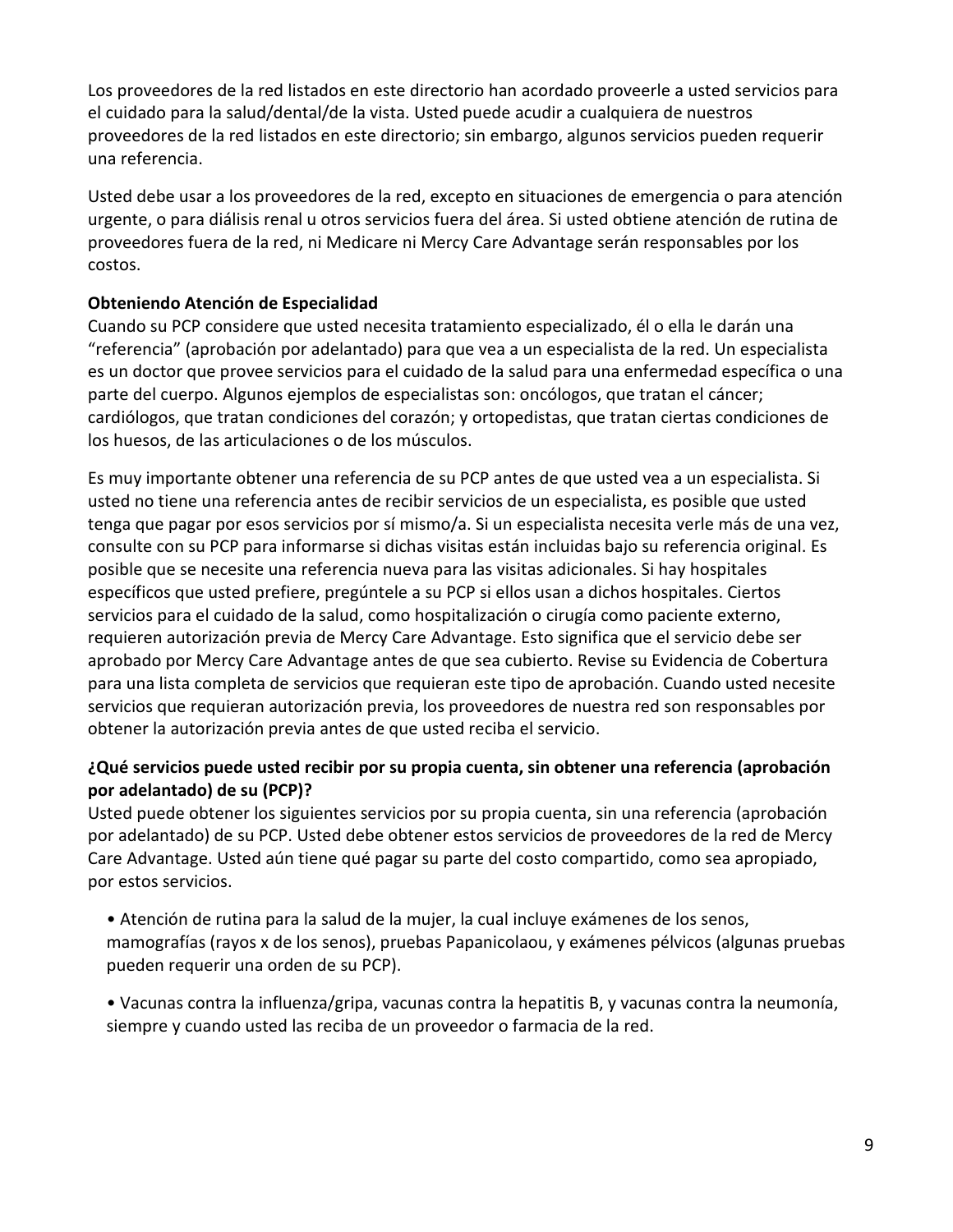• Servicios de diálisis de los riñones que usted reciba en una instalación de diálisis certificada por hacer arreglos para que usted reciba servicios de diálisis de mantenimiento mientras esté fuera.) Medicare cuando esté temporalmente fuera del área de servicio del plan. (Si es posible, por favor llame a Servicios al Miembro antes de salir del área de servicio para que podamos ayudarle a

 • Los miembros de Mercy Care Advantage pueden auto referirse (ya sea como pacientes internos o externos) a proveedores de la red de la salud del comportamiento de Mercy Care Advantage para una evaluación de servicios para la salud del comportamiento.

 recibir beneficios suplementarios cubiertos de proveedores de la red para los servicios dentales, • Los miembros de Mercy Care Advantage no necesitan una referencia o autorización previa para del oído, o de la vista.

#### **¿Qué pasa si usted tiene una emergencia médica?**

 primero aprobación previa o una referencia de su PCP o de otro proveedor de la red. Usted puede otros tipos de transporte pondrían su salud en peligro. Obtenga ayuda médica tan pronto como sea posible. Llame al 911 para pedir ayuda ó vaya a la sala de emergencias, hospital o centro de cuidado urgente más cercanos. Usted no necesita obtener recibir atención médica de emergencia cubierta siempre que la necesite, en cualquier lugar dentro de los Estados Unidos. Los servicios de ambulancia están cubiertos en situaciones en las cuales

#### **Obteniendo atención cuando viaje fuera del área de servicio de Mercy Care Advantage**

 cobertura para el cuidado de la salud es limitada. Los únicos servicios que cubrimos cuando esté fuera del área de servicio son atención para una emergencia médica, incluyendo atención de post estabilización, atención urgentemente necesaria, diálisis renal (del riñón), y atención que Mercy Care Advantage o un proveedor del plan hayan aprobado previamente. Si tiene usted preguntas al **1-877-436-5288**, de 8:00 a.m. a 8:00 p.m., 7 días de la semana. Los usuarios de TTY deberían Si usted necesita atención cuando esté fuera del área de servicio de Mercy Care Advantage, su sobre los servicios cubiertos cuando viaje, por favor llame a Servicios al Miembro al **602-586-1730** ó llamar al **711**.

#### **¿Qué pasa si usted usa a proveedores fuera de la red para obtener servicios cubiertos?**

 Los "proveedores fuera de la red" no son parte de la red de proveedores de Mercy Care Advantage. Care Advantage, usted podría ser responsable por el costo total de los servicios. Usted debe usar a los proveedores de la red excepto en situaciones de emergencia o de atención urgente o para los servicios de diálisis renal fuera del área u otros servicios. Si usted obtiene atención de rutina de proveedores fuera de la red, ni Medicare ni Mercy Care Advantage serán responsables por los Si usted usa a proveedores fuera de la red sin obtener la aprobación previa de su PCP o de Mercy costos.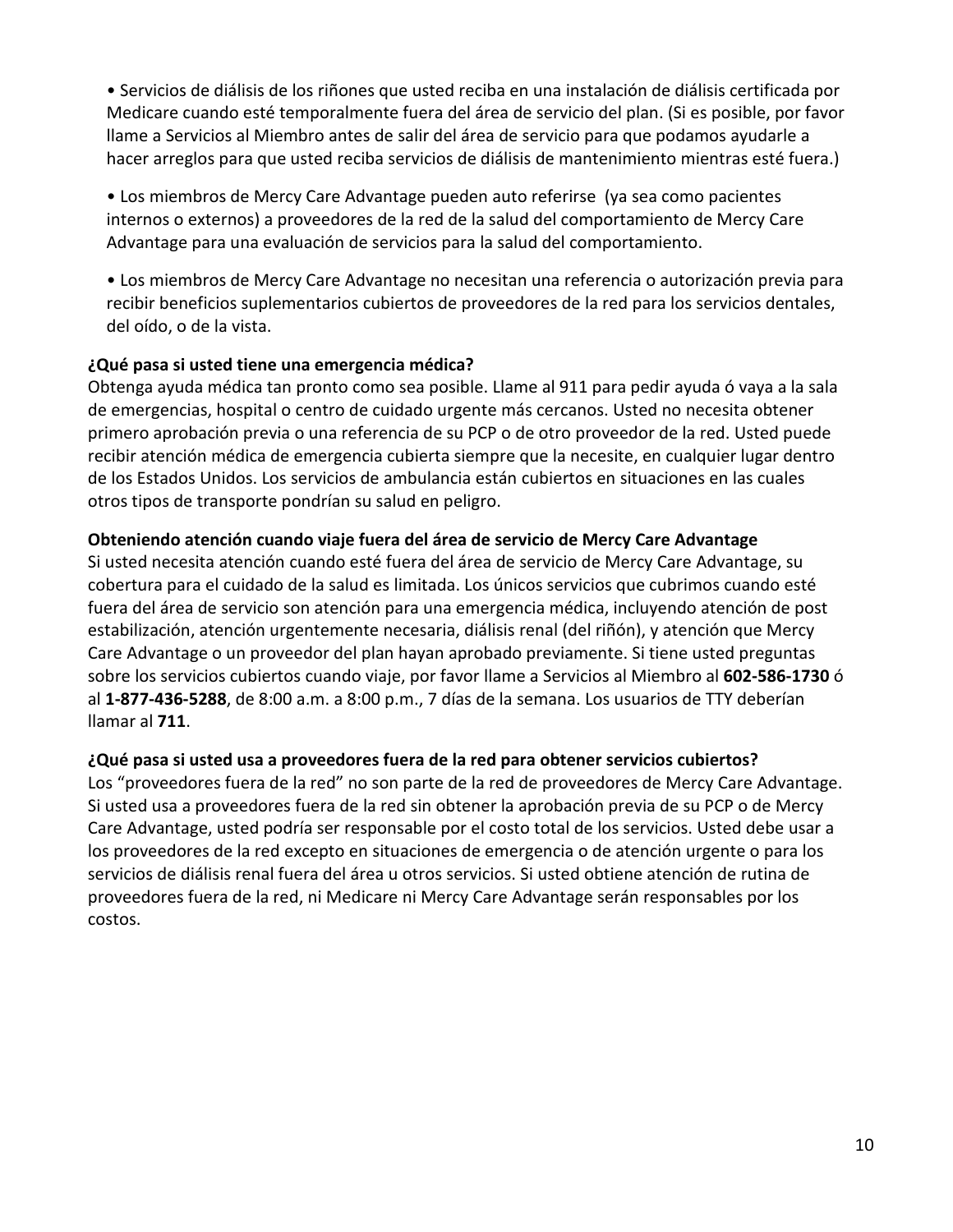#### **¿Qué debería hacer usted si recibe un cobro de un proveedor fuera de la red que usted crea que debería ser pagado por Mercy Care Advantage?**

 Si usted tuvo que recibir servicios de un proveedor fuera de la red y recibe una factura por los servicios, no la pague. Envíe la factura al domicilio listado abajo para su procesamiento, e incluya una declaración explicando por qué tuvo usted qué recibir servicios de un proveedor fuera de la red.

Mercy Care Advantage 4755 S. 44th Place Phoenix, AZ 85040

 Si la reclamación es pagadera, nosotros le pagaremos al proveedor y le notificaremos a usted sobre copia de la factura y del comprobante de pago para su procesamiento. Si la reclamación es se le notificará a usted por escrito y se le proveerán sus derechos de apelación. Si tiene preguntas cualquier responsabilidad de costo compartido. Si usted ya pagó por los servicios, envíenos una pagadera, se le reembolsará a usted nuestra parte del costo. Si nosotros denegamos la reclamación, sobre una factura que usted haya recibido, por favor llame a Servicios al Miembro para pedir ayuda.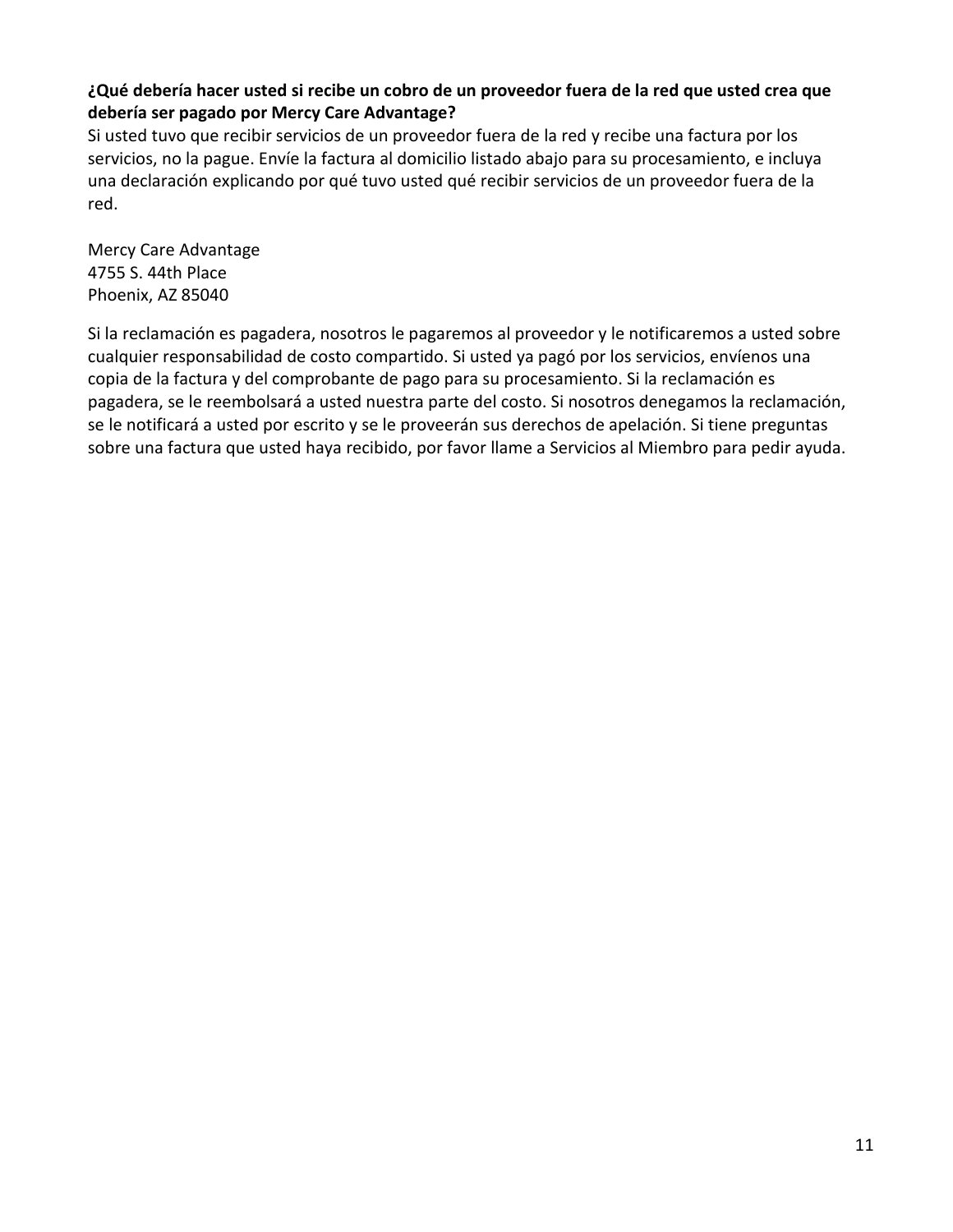## **¿Cuál es el área de servicio de Mercy Care Advantage?**

Los condados en nuestra área de servicio están listados abajo.

#### **Sistema de Contención de Costos del Cuidado de la Salud de Arizona "AHCCCS" - Programa**

| <b>Miembros Inscritos en AHCCCS</b><br><b>Complete Care "ACC"</b> | <b>Miembros Inscritos en</b><br><b>Arizona Long Term Care</b><br><b>System "ALTCS"</b> | Miembros Inscritos en la<br>División de<br>Discapacidades del<br>Desarrollo "DDD",<br>Departamento de<br>Seguridad Económica de<br>Arizona                                                                                                                                                   |
|-------------------------------------------------------------------|----------------------------------------------------------------------------------------|----------------------------------------------------------------------------------------------------------------------------------------------------------------------------------------------------------------------------------------------------------------------------------------------|
| Condado Gila<br>Condado Maricopa<br>Condado Pinal                 | Condado Gila<br>$\bullet$<br>Condado Maricopa<br>Condado Pima<br>Condado Pinal         | Condado Apache<br>$\bullet$<br>Condado Cochise<br>Condado Coconino<br>Condado Gila<br>Condado Graham<br>Condado Greenlee<br>Condado La Paz<br>Condado Maricopa<br>Condado Mohave<br>Condado Navajo<br>Condado Pima<br>Condado Pinal<br>Condado Santa Cruz<br>Condado Yavapai<br>Condado Yuma |

#### **¿Cómo puede usted encontrar a proveedores de Mercy Care Advantage en su área?**

Busque el condado y la ciudad en la que usted vive (o uno/a cerca de usted) y encuentre a un proveedor cerca de donde usted vive. Mercy Care Advantage puede agregar o remover a proveedores del plan de nuestro directorio de proveedores/farmacias durante el año de beneficios. Usted también puede obtener información actualizada sobre los proveedores del plan Mercy Care Advantage en su área en **www.MercyCareAZ.org** o llamando a Servicios al Miembro a los números telefónicos listados abajo.

Si tiene usted preguntas sobre Mercy Care Advantage o si necesita ayuda eligiendo a un PCP, por favor llame a nuestro Departamento de Servicios al Miembro al **602-586-1730** ó al **1-877-436-5288**, de 8:00 a.m. a 8:00 p.m., 7 días de la semana. Los usuarios de TTY deberían llamar al **711**. Usted también puede visitar **www.MercyCareAZ.org**.

**Todos los proveedores en este directorio de proveedores aceptan tanto Medicare como Medicaid.**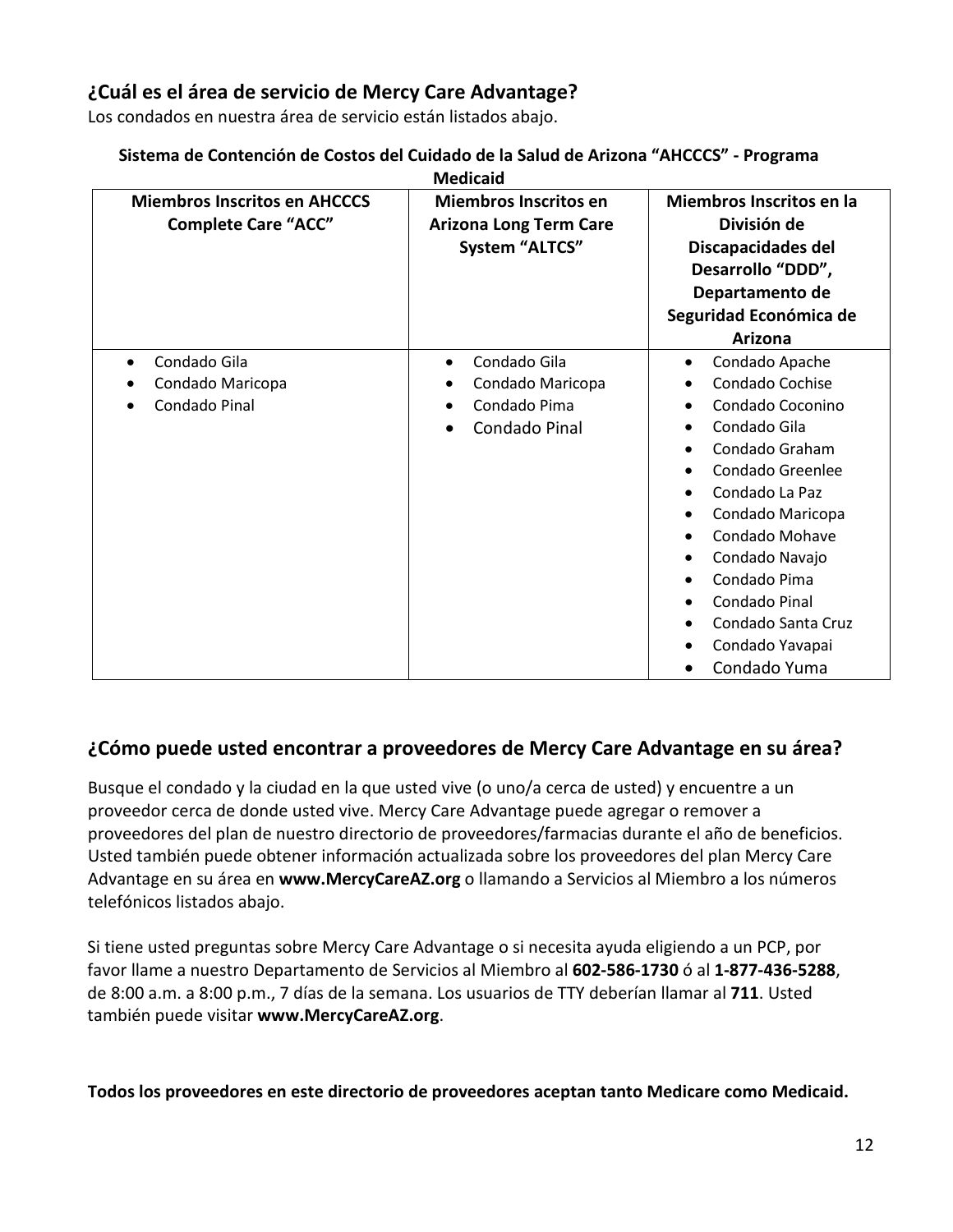# **Directorio de Farmacias para 2021 Mercy Care Advantage (HMO SNP)**

Para la información más reciente o para otras preguntas, por favor llame a Servicios al Miembro de Mercy Care Advantage (HMO SNP) al **602-586-1730** ó al **1-877-436-5288**, ó para los usuarios de TTY, al **711**, de 8:00 a.m. a 8:00 p.m., 7 días de la semana, ó visite **www.MercyCareAZ.org**.

Nuestra red de farmacias ha cambiado más de lo usual para 2021. Un directorio de farmacias actualizado se encuentra en nuestro sitio web **www.MercyCareAZ.org**. Usted también puede llamar a Servicios al Miembro para obtener información actualizada sobre los proveedores. **Nosotros le sugerimos encarecidamente que revise nuestro Directorio de Farmacias actual para ver si su farmacia todavía está en nuestra red.** 

#### **Introducción**

Para obtener una descripción completa de su cobertura de prescripciones, incluyendo cómo surtir sus prescripciones/recetas, por favor revise la Evidencia de Cobertura y el formulario de Mercy Care Advantage (HMO SNP).

 Nosotros llamamos a las farmacias en esta lista nuestras "farmacias de la red" porque hemos hecho una farmacia de la red o a través de nuestro servicio de farmacia de pedidos por correo. Una vez que prescripciones, sino que puede cambiar a cualquier otra farmacia de nuestra red. Nosotros surtiremos las prescripciones en farmacias fuera de la red bajo ciertas circunstancias, como se describe en su Evidencia de Cobertura. arreglos con ellas para que provean medicamentos de prescripción a los miembros del Plan. En la mayoría de los casos, sus prescripciones sólo son cubiertas bajo Mercy Care Advantage si se surten en usted acuda a una farmacia, no se requiere que continúe yendo a la misma farmacia para surtir sus

 Usted puede hacer que se le envíen a su hogar medicamentos de prescripción por medio del programa de entrega de pedidos por correo de nuestra red. Para más información, por favor llámenos o vea la sección de pedidos por correo de este documento.

La red de farmacias, y/o la red de proveedores pueden cambiar en cualquier momento. Usted recibirá un aviso cuando sea necesario.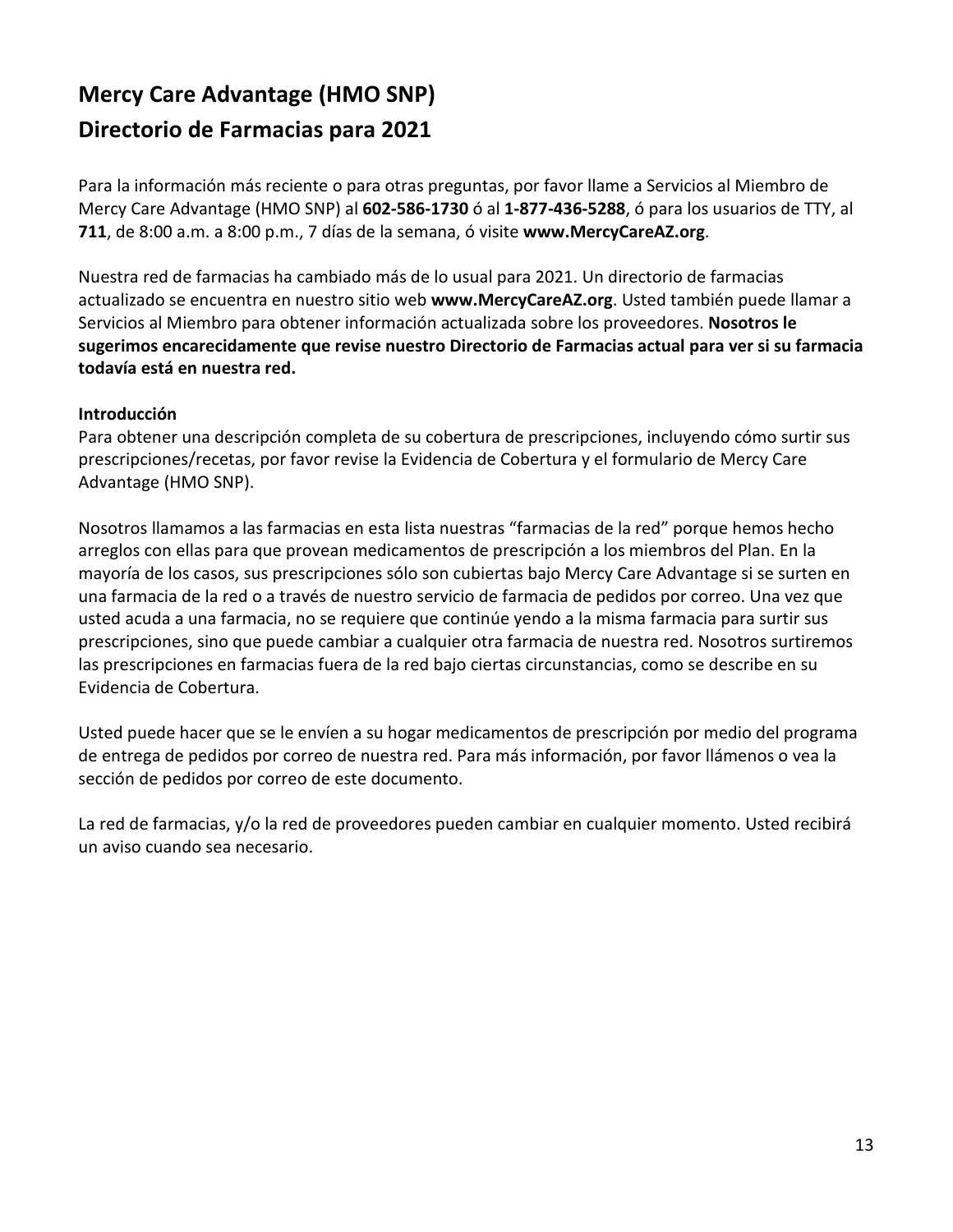# **Programa de Pedidos por Correo**

 **Programa de Pedidos por Correo de Medicamentos de Prescripción** 

 Para ciertos tipos de medicamentos de prescripción, usted puede usar los servicios de pedidos por de prescripción. Generalmente, los medicamentos disponibles a través de los pedidos por correo son correo de la red del plan patrocinados por CVS Caremark para que se le envíen a casa los medicamentos medicamentos que usted toma regularmente, para una condición médica crónica o a largo plazo.

 Cuando usted pide medicamentos de prescripción a través del servicio de farmacia de pedidos por correo de la red, debe ordenar un suministro para por lo menos 75 días, y no más de un suministro para contacto con nosotros 15 días antes de que usted crea que los medicamentos que tiene a la mano se le acabarán para asegurar que su siguiente pedido se le envíe a tiempo. Por lo general, usted debería esperar recibir sus medicamentos de prescripción entre 10 y 14 días del momento en el que la farmacia de pedidos por correo reciba su orden. 90 días del medicamento. Para volver a surtir sus prescripciones por correo, por favor póngase en

 Si a usted le gustaría usar este servicio, por favor llame a Servicios al Miembro de Mercy Care Advantage Correo de Medicamentos de Prescripción. al **602-586-1730** ó al **1-877-436-5288** (TTY al **711**) para obtener una copia de la Forma de Pedidos por

 Caremark al **1-800-552-8159**, ó para los usuarios de TTY al **711**. Correo de Medicamentos de Prescripción. Si usted experimenta cualquier problema al usar este servicio, por favor llámenos al **602-586-1730** ó al **1-877-436-5288** (TTY al **711**). Usted también puede llamar al servicio de Atención al Cliente de CVS